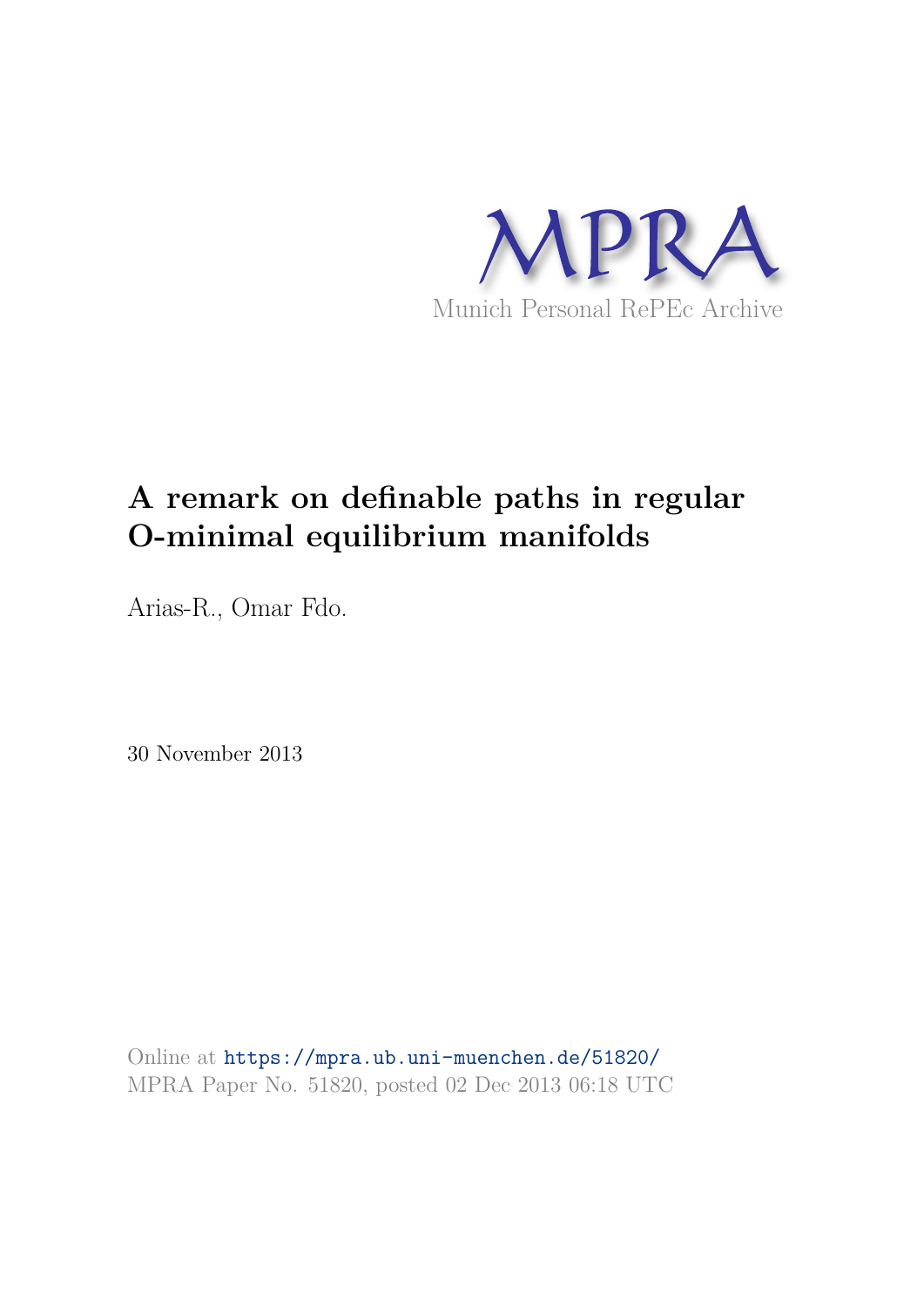## A remark on definable paths in regular O-minimal equilibrium manifolds

Omar Fdo. Arias-R. of.arias920@uniandes.edu.co

November 30, 2013

#### Abstract

The main purpose of this paper is to remark that any definable continuous path linking two regular equilibria in a regular O-minimal equilibrium manifold intersects a finite number of definable connected components locally determined. We apply the cell decomposition theorem to decompose the definable equilibrium manifold in finite connected components, the definable triviality theorem to local determinacy in each component, and the definable curve selection to have continuous paths in the manifold.

Key words: O-minimal manifold, cell decomposition, triviality, curve selection

JEL classification: D50, D51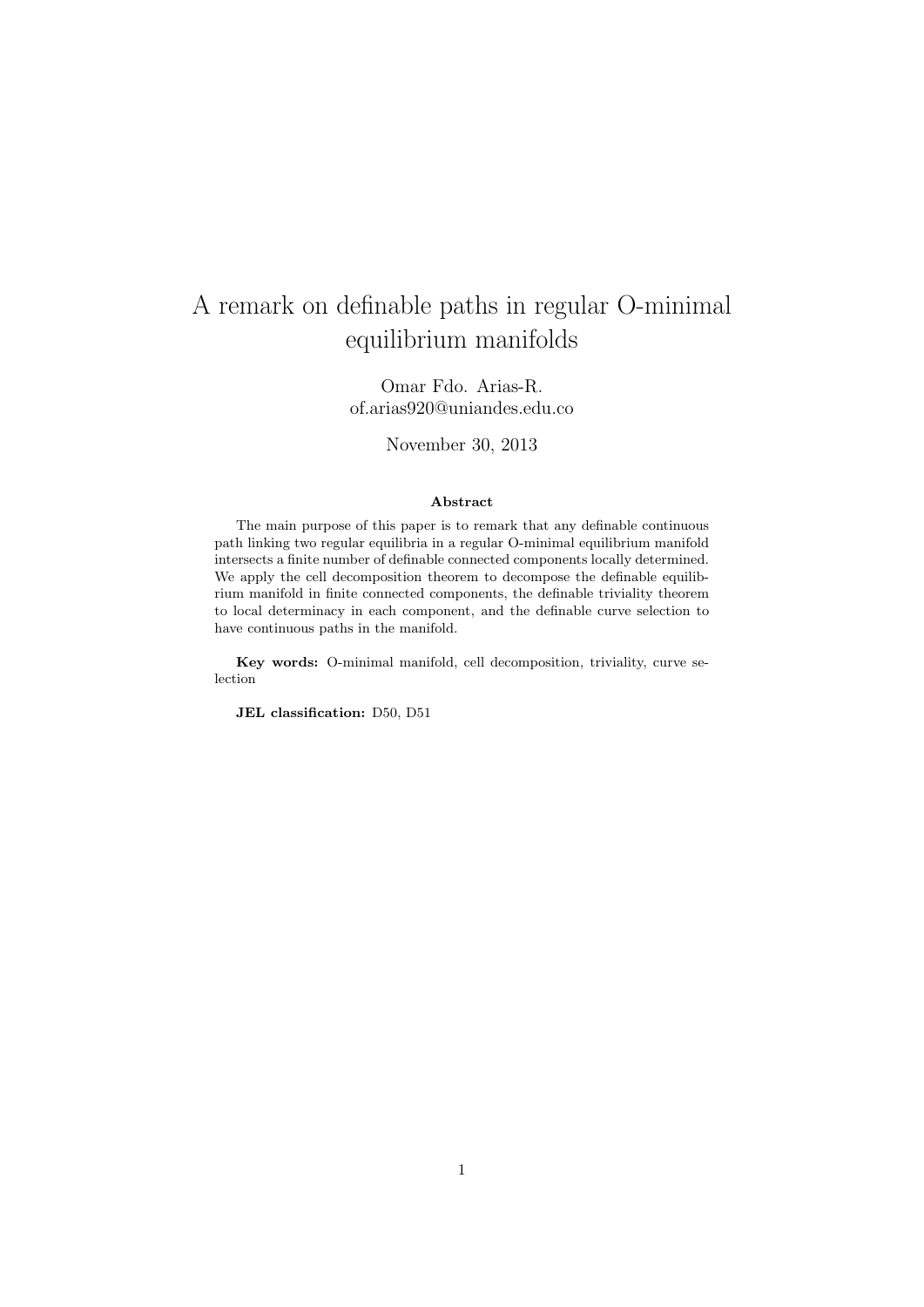#### 1 Introduction

The main purpose of this paper is to remark an implicit result of Matta (2005) regarding to continuous paths in analytical equilibrium manifolds. We use the general case of O-minimal structures to remark that any definable continuous path joining two regular equilibria intersects a finite number of definable connected components of the equilibrium manifold.

This remark is important for two reasons. On one hand, it characterizes the equilibrium manifold as a composition of definable connected components locally determined. Balasko (1988) defines them as fibres. On the other hand, the definable path-connected property allows to link them by continuous definable paths.

Blume and Zame (1992) began the analysis of the general equilibrium model in O-minimal structures to prove the local determinacy of the equilibrium. These mathematical structures gives us a general framework by including commonly used cases like algebraic functions. We use them to characterize paths by changing the endowments of the economy.

#### 2 Preliminary mathematical concepts

We take some general definitions on O-minimal structures from Van den Dries (VDD) (1998)

**Definition 1** (VDD,1998, p.2) An O-minimal structure on a dense linearly ordered non empty set is a sequence  $(S_m)_{m \in N}$  such that:

- $S_m$  is a boolean algebra of subsets of  $R^m$ ;
- If  $A \in S_m$  then  $R \times A$  and  $A \times R$  belong to  $S_{m+1}$ ;
- $\{(x_1, ..., x_n) \in R^n : x_i = x_j\} \in S_n$  for  $1 \le i < j \le n$ ;
- If  $A \in S_{m+1}$  then  $\pi(A) \in S_m$  where  $\pi : R^{m+1} \to R^m$  is the projection map on the first m coordinates;
- $\{(x, y) \in R^2 : x < y\} \in S_2;$
- The sets in  $S_1$  are the finite unions of intervals and points.

**Definition 2** (VDD,1998,p.2) A set  $A \subset \mathbb{R}^m$  is definable if it belongs to  $S_n$ .

Algebraic and semi-algebraic sets are definable in O-minimal structures. In Bochnak, Coste and Roy (1991) there is a treatment on semi-algebraic sets. We use a common definable set called 'cell' to decompose every definable set. In chapter III of VDD (1998) there is a definition of cell, but they are basically definable sets homeomorphic to a locally closed hypercube.

**Theorem 1** (VDD, 1998, p.52) Given any definable sets  $A_1, ..., A_k \subseteq R^m$  there is a decomposition of  $R^m$  partitioning each of  $A_1, ..., A_k$  into finitely many cells.

**Definition 3** (VDD,1998,p.3) A map  $f : A \rightarrow B$  with definable  $A \subset R^m$  and  $B \subset$  $R^n$ , is definable if its graph  $\Gamma(f) \subset R^{m+n}$  belongs to  $S_{m+n}$ .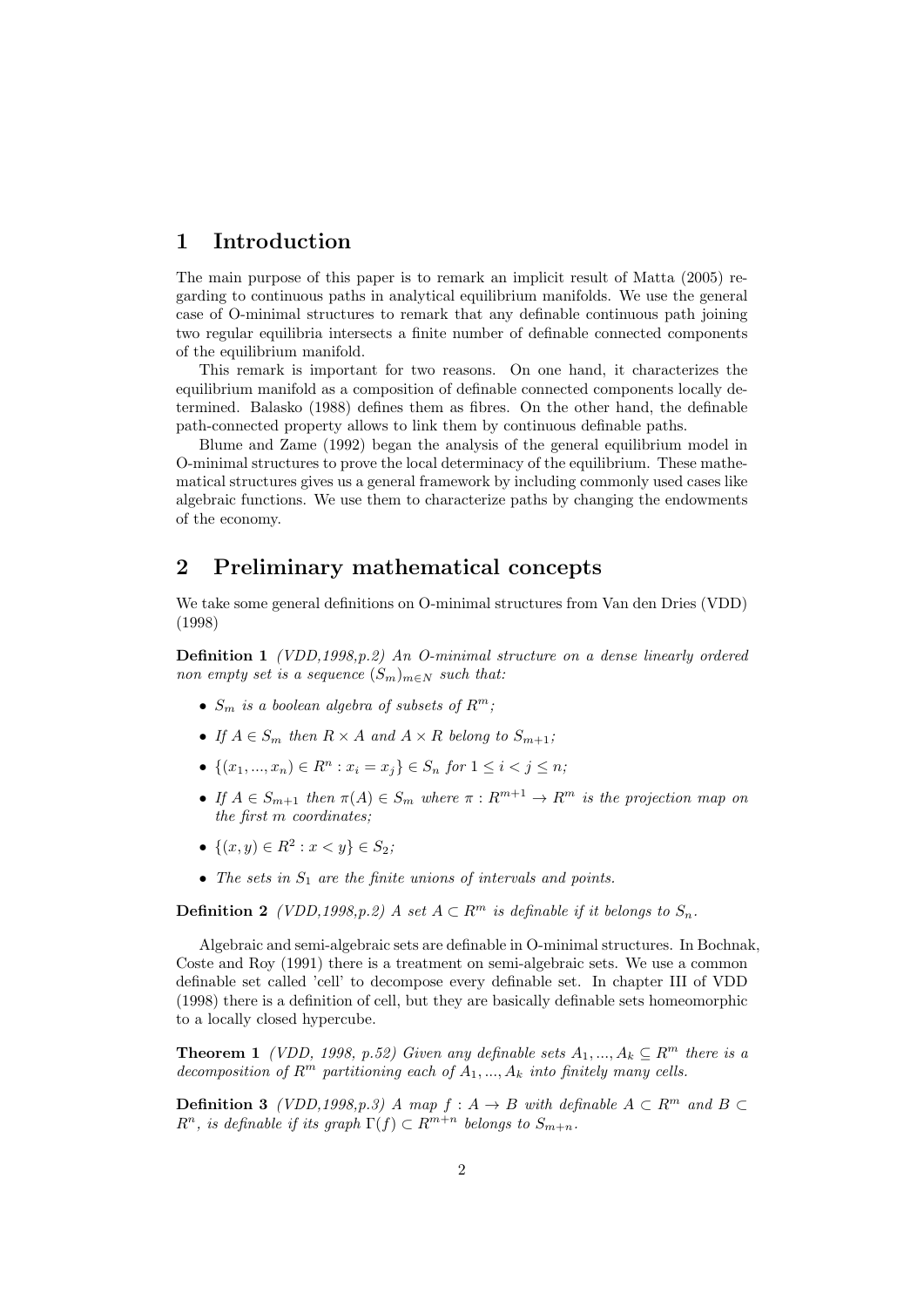In general, the algebraic and semi-algebraic functions are definable in O-minimal structures.

**Theorem 2** (VDD, 1998, p.94) If  $a \in \overline{X} - X$  where X is definable then there is a definable continuous injective map  $\gamma : (0, \epsilon) \to X$  for some  $\epsilon > 0$  such that  $limit_{t\rightarrow0}\gamma(t)=a.$ 

**Definition 4** (VDD, 1998, p.142) Let  $f : S \to A$  a definable map with S, A definable. A definable trivialization of f is a pair  $(F, \lambda)$  with F definable and  $\lambda : S \to F$  definable such that  $(f, \lambda) : S \to A \times F$  is a homeomorphism.

**Theorem 3** (VDD, 1998, p.142) Let  $f : S \rightarrow A$  be a continuous definable map. Then there is a finite partition  $A = A_1 \cup ... \cup A_M$  of A into definable sets  $A_i$  such that f is definable trivial over each  $A_i$ .

#### 3 The remark

There is a finit number of commodities  $\mathcal{L} = \{1, ..., L\}$  and consumers  $\mathcal{I} = \{1, ..., I\}$ . Let  $X = \mathbb{R}^L$  be the space of commodities. Blume and Zame (1992) assume the preference order  $\sum_{n=1}^{\infty} X \times X$  is a definable set of  $\mathbb{R}^{2L}$ . Let  $\mathbb{R}^{L}$  be the space of the initial endowments  $\omega_i = (\omega_i^l)_{i \in \mathcal{I}}^{l \in \mathcal{L}}$ . Let  $\Omega = \mathbb{R}^{LI}$  be the space of economies.

By using the standard numeraire, let  $\mathbb{R}_{++}^{L-1}$  be the space of the prices  $p^1,...,p^L$ such that  $p^{\tilde{l}\in\mathcal{L}} > 0$  and  $p^1 = 1$ . The solution of the consumer problem defines the marshallian demand function  $f_i: \mathbb{R}_{++}^{L-1} \times \mathbb{R} \to \mathbb{R}^L$ .

**Theorem 4** (Blume and Zame, 1992) If the consumption set  $X$  and the preference order belong to S, then the graph of the demand correspondence belong to S.

**Definition 5** The tuple  $(p, \omega) \in S \times \Omega$  is a walrasian equilibrium if  $\Sigma_{i=1}^I f_i(p, p\omega_i) =$  $\Sigma_{i=1}^I \omega_i$ .

We say that  $p \in S$  is an equilibrium price vector of  $\omega \in \Omega$  if  $(p, \omega)$  is a walrasian equilibrium in  $S \times \Omega$ . Let  $E \subseteq S \times \Omega$  be the set of walrasian equilibrium tuples  $(\mathbf{p}, \omega)$ . Balasko (1988) shows that  $E$  is an smooth manifold. Blume and Zame (1994) and Matta (2005) proves that it is real analytic.

**Example 1** Let us use a pure exchange regular definable CES-economy with  $\rho = 0$ ,  $\mathcal{I} = \{1, 2\}$  and  $\mathcal{L} = \{x, y\}$ . Solving the general equilibrium problem, we find the equilibrium manifold is the hyperbolic paraboloid:

$$
E = \{(\pmb{p}, \omega) \in S \times \Omega : p_y \Sigma_{i=1}^2 \omega_i^y = p_x \Sigma_{i=1}^2 \omega_i^x \wedge p_y = 1\}
$$

The manifold  $E$  is a real algebraic manifold composed of algebraic demand and supply functions. It implies E is a definable set in O-minimal structures. See technical note 1 to the intuition.  $\Box$ 

The manifold E has many interesting properties. We are particularly interested in the path-connectedness. It implies there always exists a continuous path joining any two regular equilibria in E.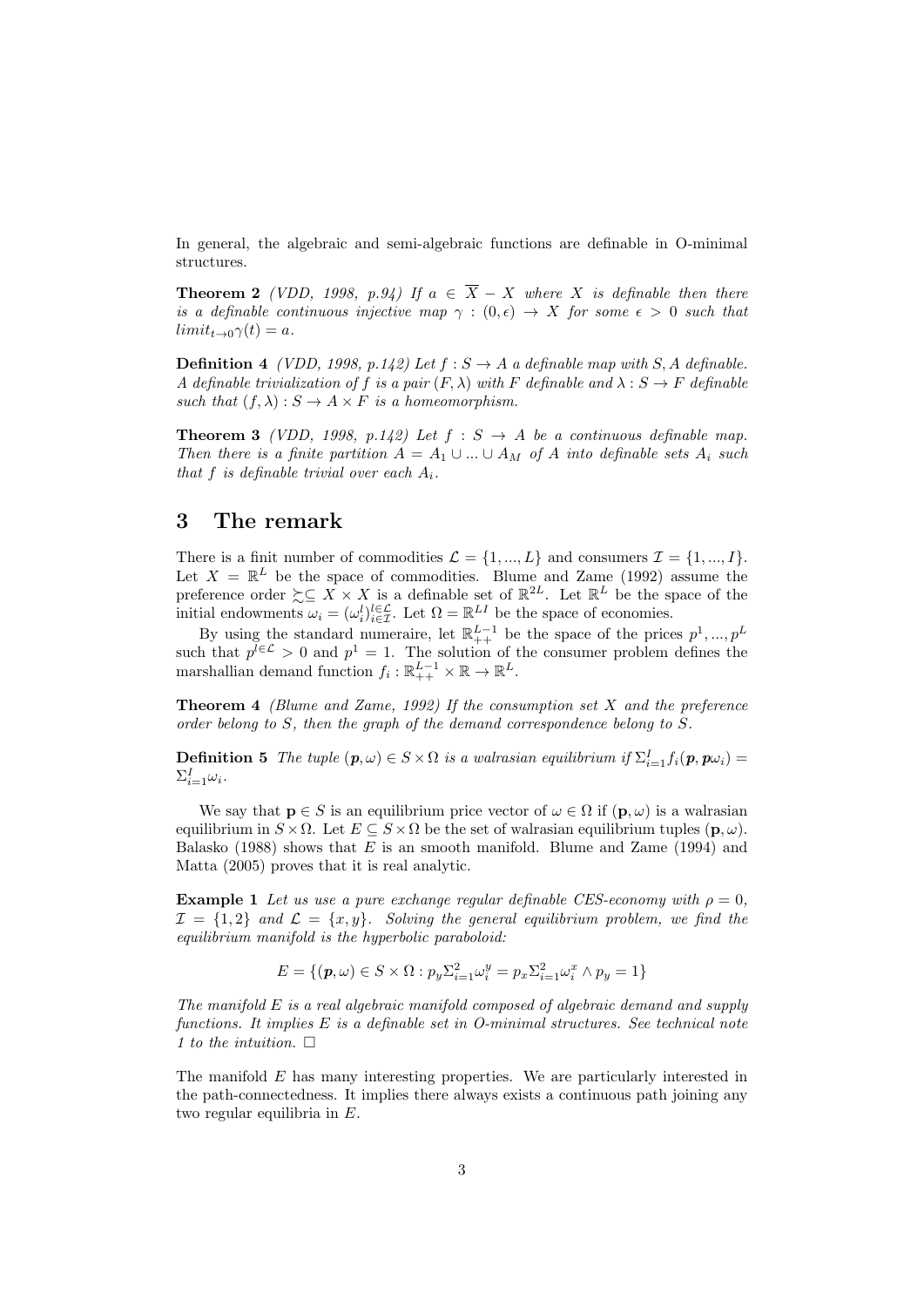**Proposition 1** The set  $E$  is a definable path-connected manifold.

**Proof:** Balasko (1988) proves that E is path-connected. It implies directly that E is a definable path-connected manifold  $\square$ 

**Example 2** Parametrizing the surface of E in example 1 with  $p_x(s)$  and  $\Sigma_{i=1}^2 \omega_i^x(s)$ , being s the line element, we arrive to the following definable geodesic equations:

$$
\begin{aligned} \frac{d^2 p_x}{ds^2}=&-\frac{2\Sigma_{i=1}^2\omega_i^x}{1+p_x^2+(\Sigma_{i=1}^2\omega_i^x)^2}\frac{dp_x}{ds}\frac{d\Sigma_{i=1}^2\omega_i^x}{ds}\\ \frac{d^2\Sigma_{i=1}^2\omega_i^x}{ds^2}=&-\frac{2p_x}{1+p_x^2+(\Sigma_{i=1}^2\omega_i^x)^2}\frac{dp_x}{ds}\frac{d\Sigma_{i=1}^2\omega_i^x}{ds} \end{aligned}
$$

They are continuous curves joining regular equilibria in  $E$  by minimizing the distance between them. See technical note 2 to the procedure.  $\Box$ 

The natural projection  $\pi : S \times \Omega \to \Omega$  is a definable map. Balasko (1988) proves that E is a manifold diffeomorphic to  $\mathbb{R}^{LI}$  by restricting  $\pi$  to  $\pi|_{E \subseteq S \times \Omega}: E \to \Omega$ .

Proposition 2 If the graph of the demand correspondence is definable in O-minimal structures, then the graph of the map  $\pi |_{E \subset S \times \Omega} : E \to \Omega$  is also definable in O-minimal structures.

**Proof:** The set E is the zeros of the definable function  $\Sigma_{i=1}^I f_i(\mathbf{p}, \mathbf{p}\omega_i) - \Sigma_{i=1}^I \omega_i$ . It defines  $E$  as a real algebraic manifold which is indeed definable in O-minimal structures. The Tarski-Seidenberg principle implies  $\pi |_{E \subset S \times \Omega} : E \to \Omega$  is a definable map  $\Box$ 

**Theorem 5** If the equilibrium manifold  $E$  is definable in O-minimal structures, then any continuous definable path joining two arbitrary regular equilibria intersects a finite number of connected and locally determined definable components of E.

**Proof:** Let  ${E_{p_i}}_{p_i \in S}$  for  $i = {1, 2, ..., n}$  a family of definable subsets of E with  $E_{p_i} = \{\omega \in \Omega : (p_i, \omega) \in E\}$  Apply the cell decomposition theorem (Theorem 1) to have a partition of each  $E_{p_i}$  in a finite number of definable components (fibres)  $E_{p_{ij}} =$  $\{\omega \in \Omega : (p_{ij}, \omega) \in E\}$  for  $j = \{1, 2, ..., m\}$  Let  $E_{p_i} = \cup_j E_{p_{ij}}$  with  $E_{p_{i(j)}} \cap \overline{E}_{p_{i(j+1)}} \neq \emptyset$ or  $\overline{E}_{p_{i(j)}} \cap E_{p_{i(j+1)}} \neq \emptyset$ .

Without loss of generality consider the case  $E_{p_{i(j)}} \cap E_{p_{i(j+1)}} \neq \emptyset$ . Suppose by contradiction that  $E_{p_{i(j)}} \cup E_{p_{i(j+1)}} = A \cup B$  with  $A, B$  open in  $E, E_{p_{i(j)}} \subseteq A, E_{p_{i(j+1)}} \subseteq$  $B, A \cap B = \emptyset$  and  $A \cap \overline{B} \neq \emptyset$ . Take  $e^* \in A \cap \overline{B}$  then  $e^* \in C \subseteq A$  with C open in A. It implies  $C \cap B \neq \emptyset$  contradicting  $A \cap B = \emptyset$  so  $E_{p_{i(j)}} \cup E_{p_{i(j+1)}}$  is definably connected.

The map  $\pi |_{E_{p_{ij}} \subseteq E}: E_{p_{ij}} \to \Omega$  is definably continuous. Take a closed definable subset  $\Omega'$  with  $\Omega \supseteq \Omega' = \cup_i \Omega'_i$  being  $\Omega'_i$  a connected component of  $\Omega'$ . To local determinacy we follow Blume and Zame (1992) and apply definable triviality theorem (Theorem 3) to have  $\pi |_{E_{p_{ij}}} (h(e_{ij})) = \omega'_i$  for  $e_{ij} \in E_{p_{ij}}, \omega'_i \in \Omega'_i$  and definable homeomorphism  $h: E_{p_{ij}} \to \pi \mid_{E_{p_{ij}}}^{-1} (\Omega'_i)$ 

Apply the definable curve selection theorem (Theorem 2) to find a continuous definable path  $\gamma$  in the connected definable set  $E_{p_{i(j)}} \cup E_{p_{i(j+1)}}$  connecting one equilibrium in  $E_{p_{i(j)}}$  with another one in  $E_{p_{i(j+1)}}$ . The local determinacy in each fibre and the continuity of  $\gamma$  implies the claimed result  $\Box$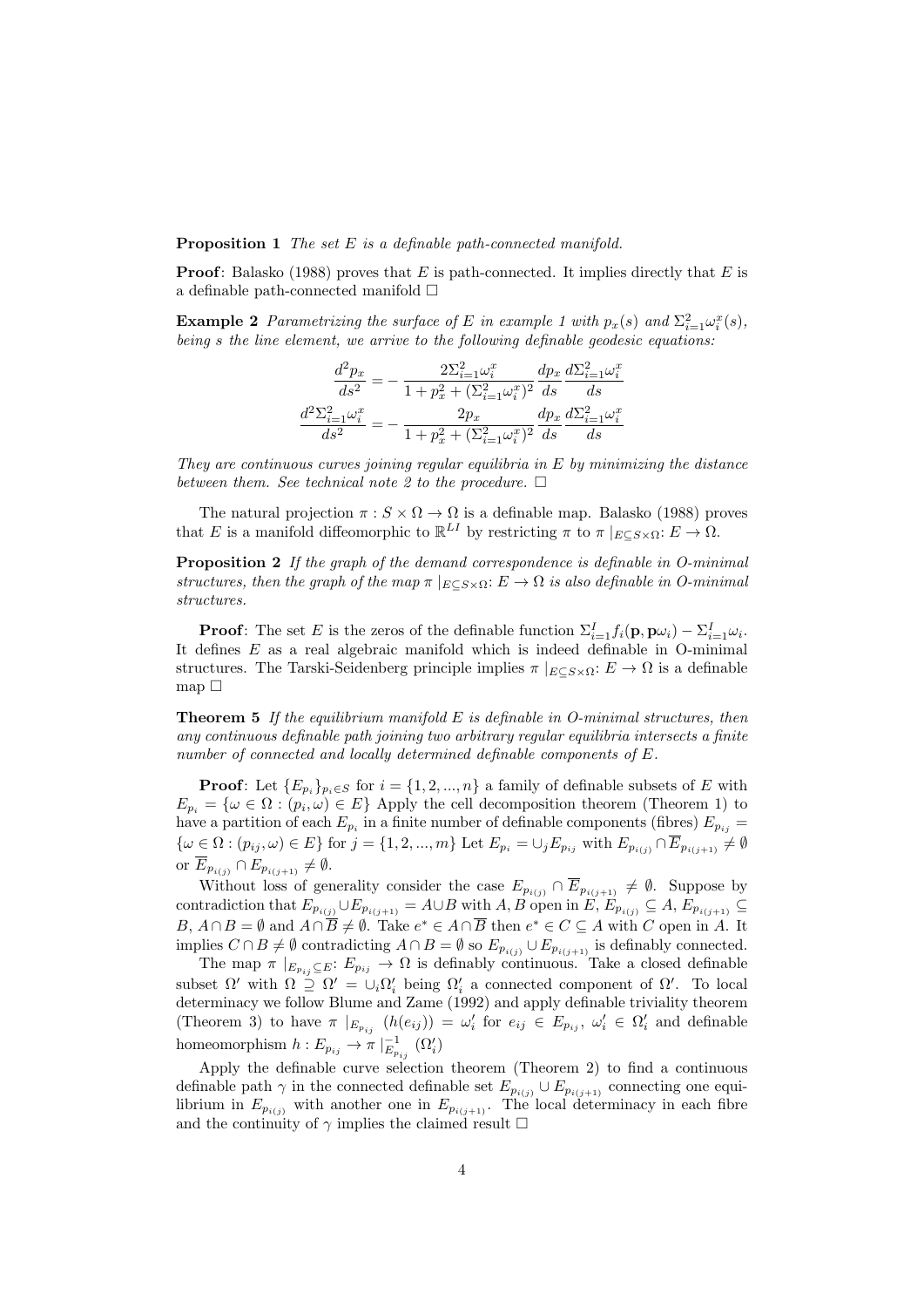**Example 3** If we simplify the curves in example 2 by assuming  $p_x = \sum_{i=1}^{2} \omega_i^x$  then we have:

$$
\frac{d^2 p_x}{ds^2} = \frac{d^2 \Sigma_{i=1}^2 \omega_i^x}{ds^2} = -\frac{2p_x}{1 + 2p_x^2} (dp_x/ds)^2
$$

This second order differential equation gives us the different curves connecting two arbitrary regular equilibria minimizing the distance between them.

### 4 Technical notes

Technical note from Example 1 By using the demand function:

$$
x_i = \frac{p_y^{\frac{1}{1-\rho}}(p_x \omega_i^x + p_y \omega_i^y)}{p_y^{\frac{1}{1-\rho}} p_x + p_y p_x^{\frac{1}{1-\rho}}}; i \in \{1, 2\}
$$

Excess demand function is:

$$
Z_x = \frac{p_y^{\frac{1}{1-\rho}}(p_x(\omega_i^x + \omega_j^x) + p_y(\omega_i^y + \omega_j^y))}{p_y^{\frac{1}{1-\rho}}p_x + p_yp_x^{\frac{1}{1-\rho}}} - (\omega_i^x + \omega_j^x); j \neq i \in \{1, 2\}
$$

Using the Walras law we obtain the equilibrium manifold of example 1.

**Technical note from Example 2** Let us use the general case  $\rho \neq 0$ . For the parametric regular curve

$$
r(u,v) = [u, v, u^{\frac{1}{1-\rho}}v]
$$

The coefficients of the first fundamental form are

$$
E = 1 + \left(\frac{1}{1-\rho}\right)^2 u^{\frac{2\rho}{1-\rho}} v^2; F = \left(\frac{1}{1-\rho}\right) u^{\frac{1+\rho}{1-\rho}} v; G = 1 + u^{\frac{2}{1-\rho}}
$$

The Christoffel symbols are

$$
\Gamma_{11}^{1} = \frac{\rho v^{2} u^{\frac{3\rho - 1}{1 - \rho}}}{(1 - \rho)^{3} \left[ 1 + u^{\frac{2}{1 - \rho}} + \left( \frac{1}{1 - \rho} \right)^{2} u^{\frac{2\rho}{1 - \rho}} v^{2} \right]}
$$
\n
$$
\Gamma_{11}^{2} = \frac{\rho v u^{\frac{2\rho}{1 - \rho}}}{(1 - \rho)^{2} \left[ 1 + u^{\frac{2}{1 - \rho}} + \left( \frac{1}{1 - \rho} \right)^{2} u^{\frac{2\rho}{1 - \rho}} v^{2} \right]}
$$
\n
$$
\Gamma_{12}^{1} = \frac{v u^{\frac{2\rho}{1 - \rho}}}{(1 - \rho)^{2} \left[ 1 + u^{\frac{2}{1 - \rho}} + \left( \frac{1}{1 - \rho} \right)^{2} u^{\frac{2\rho}{1 - \rho}} v^{2} \right]}
$$
\n
$$
\Gamma_{12}^{2} = \frac{u^{\frac{1 + \rho}{1 - \rho}}}{(1 - \rho) \left[ 1 + u^{\frac{2}{1 - \rho}} + \left( \frac{1}{1 - \rho} \right)^{2} u^{\frac{2\rho}{1 - \rho}} v^{2} \right]}
$$
\n
$$
\Gamma_{22}^{1} = 0
$$
\n
$$
\Gamma_{22}^{2} = 0
$$